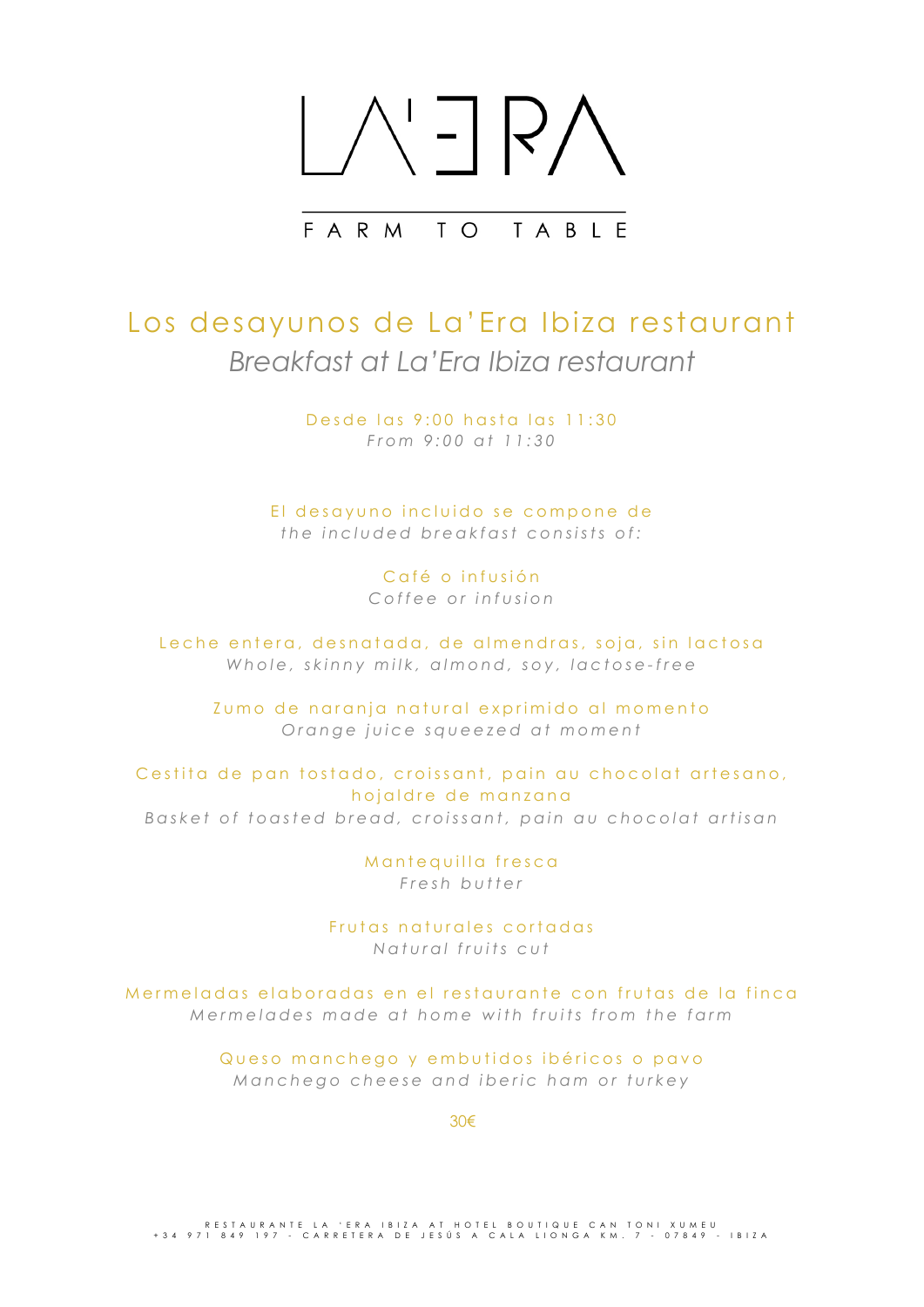

#### F A R M T O TABLE

## Desayuno a la carta *A la carte menú*

Huevos a su gusto: en tortilla, fritos, revueltos o pasados por agua *Eggs t o your liking: i n tortilla, fried, scrambled o r over water*

8€

Con ensalada verde / *with green salad* 9€

> Con bacon / *with bacon* 10€

Rancheros con pimientos picantes queso old muster *Rancheros with red pepper and cheese old muster*

12€

A l a benedictina / *benedidtine* 14€

Con salmon ahumado en la casa / benedictine with smoked salmon 18€

Yogurt natural búlgaro con frutos rojos / *natural yogurt with red fruits* 6€

Tostada de salmon marinado en casa con aguacate y queso fresco *Crispy bread with homemade marinaded salmon / avocado & fresh cheese*

7€

RESTAURANTE LA 'ERA IBIZA AT HOTEL BOUTIQUE CAN TONI XUMEU<br>434 971 849 197 - CARRETERA DE JESÚS A CALA LIONGA KM. 7 - 07849 - IBIZ